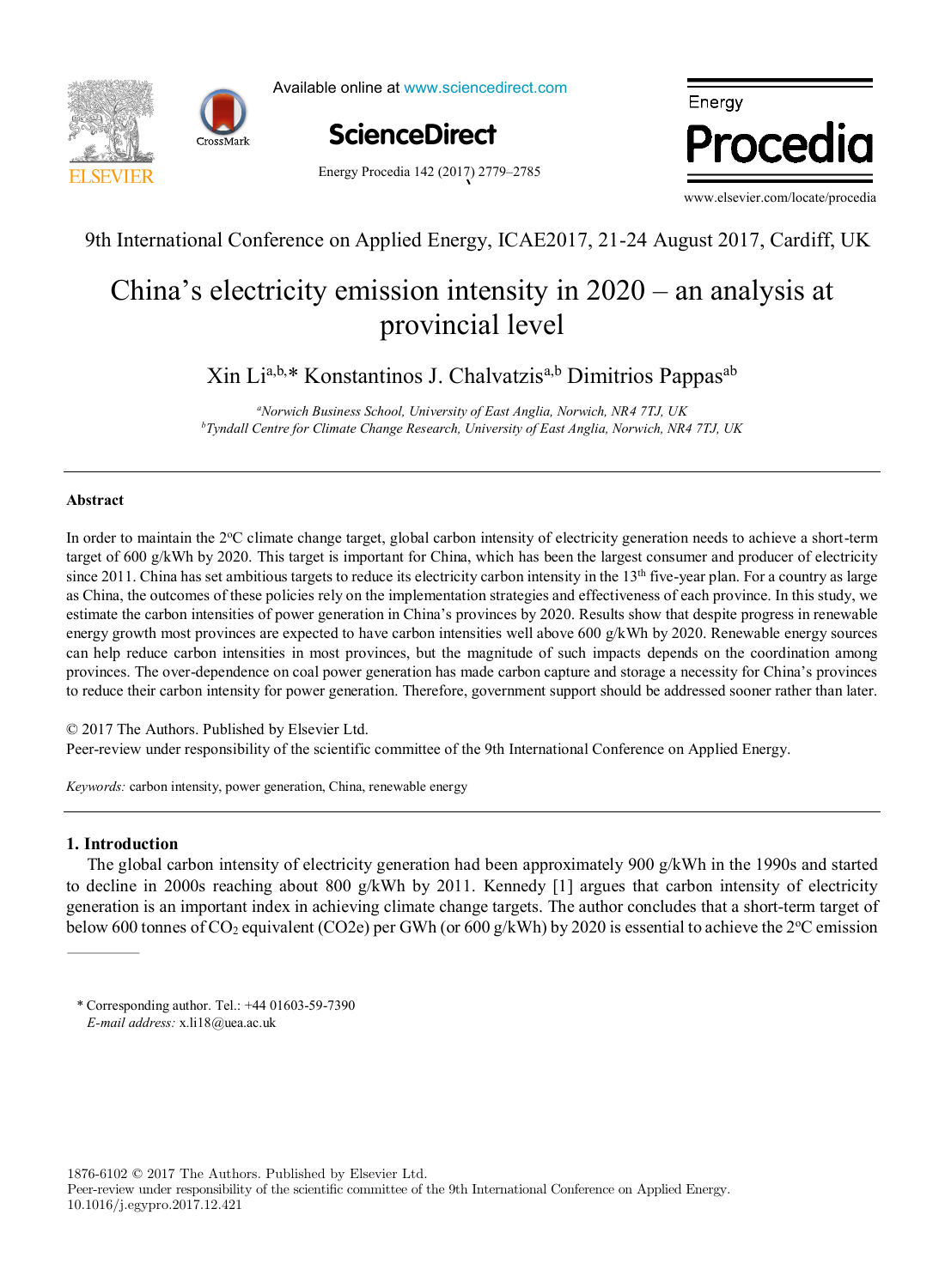target. This target of 600 g/kWh by 2020 considers electrification as an important strategy to cut emissions since low carbon electricity technologies become more readily available from financial, technical and institutional perspectives. Fossil fuels used for heating and transportation can be replaced by electricity that is produced by renewables and other low carbon technologies, which in turn reduce  $CO<sub>2</sub>$  emissions, changing the fuel mix without compromising security of supply [2]. This is a significant challenge given that unlike other regions [3], China remains in a growth trajectory. Moreover, with economic growth, household demand, even in the emerging ICT domain becomes gradually important [4, 5]. As the growing efforts on reducing emissions globally, the target means that electrification will become more carbon competitive if the 600 g/kWh target is fulfilled. Certainly, it is a short-term goal but it can be considered as a first step towards more ambitious targets of reducing  $CO<sub>2</sub>$  emissions per unit of electricity by 90% by 2050, as proposed by the IEA [6].

Such target is important to China for several reasons. First, China has been the largest producer and consumer of electricity since 2011. Given the over-dependence on coal, electricity generation accounts for more than half of the total  $CO_2$  emissions in China and 15% of the total  $CO_2$  emissions in the world. Any significant changes in China's electricity carbon intensity will have a series of effects on the global carbon and fossil fuel markets and renewable energy industry. Second, electrification has been an important component in China's energy transition. Fossil fuel combustion for heating, transportation, and other purposes are not considered sustainable and needs to be replaced with other technologies. There is no easy alternative within those areas, which makes electrification a popular choice [7, 8]. Third, recent policies on China's electricity industry and its associated emission intensity has shown aggressive targets. For example, policy on controlling GHG emissions in the  $13<sup>th</sup>$  Five Year period has stated a target of electricity supply from major power generators to reach 550 g/kWh [9]. However, historical data and recent trends in power supply emissions showed that even if a regional industrial shift occurs [10] the target may have overestimated the capability of achieving lower emission levels from China's power generation.

Furthermore, even though there are benefits in policy implementation through a central government system [11] for a country as large as China, it is important to understand the carbon intensity in power generation at provincial level. In fact, power generation in China's provinces shows a large variation in terms of both volume and mix. For instance, Jiangsu is the largest electricity-producing province. In 2014, it produced 435 TWh of electricity, with fossil fuels, nuclear power and wind power accounted for 94.3%, 3.9% and 1.3% of power supply, respectively (the rest 0.6% was supplied equally by hydropower and solar power). Tibet is the smallest electricity-producing province. In 2014, it produced 2.6 TWh of electricity. Hydropower dominated the supply mix, which accounted for 76.9% of the total production. The share of fossil fuels was 11.5%, which was ahead of solar power (6.9%) and other energy sources (5.4%). In addition, the resource endowment encourages the growth of renewable energy sources in some provinces [12]. For example, by the end of 2015, Inner Mongolia had a larger wind power capacity (25.7 GW) than Spain (23 GW) which owns the fifth largest wind capacity in the world.

In this study, we estimate the carbon intensity of power generation by 2020 in China's provinces under three scenarios. In Section 2, we introduce the background of China's power industry briefly with regards to the development plans during the thirteenth five-year period†. Then, we introduce the data collection and the method to calculate carbon intensity in Section 3. Section 4 introduces the results of this study and discuss the research findings. We conclude the study in Section 5.

<sup>†</sup> China's Five Year Plans are a series of social and economic development initiatives. The most well-known five-year plan is the Five-Year Plan on Social and Economic Development, which provides general guidance for economic development, sets growth targets, and proposes reforms at the beginning of each five-year period, with the 13<sup>th</sup> and last period being between 2016 and 2020. Specific plans on different industries and regions are usually issued by different national/regional government departments, following the general guidance from the Five-Year Plan on Social and Economic Development. For example, in this report, we refer to the 13<sup>th</sup> Five Year Plan on Electricity System Development and 13<sup>th</sup> Five Year Plan on Controlling Greenhouse Gas Emissions. These specific plans usually define more detailed tasks and targets to address topics like electricity and greenhouse gases.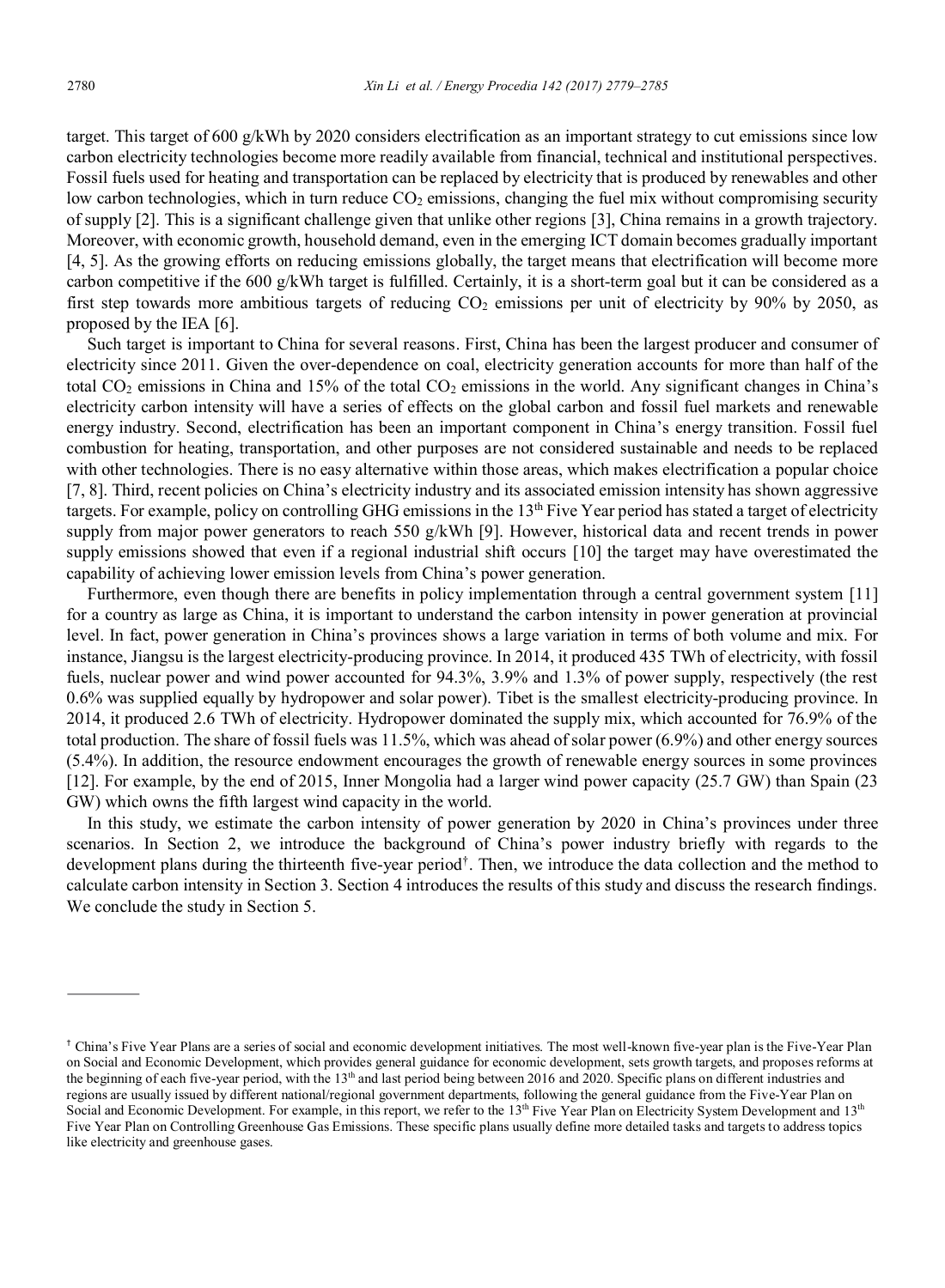## **2. China's power industry in the thirteenth five-year period**

The 13<sup>th</sup> Five Year Plan on Electricity System Development was announced by the National Energy Administration (NEA) in November 2016 [13]. The plan states that the government 'strives to control the total coal capacity within 1,100 GW by 2020'. It is based on a projected annual power demand growth between 3.6% and 4.8%, though demand growth in 2015 was negative. The plan also refers to the closure of 20 GW of inefficient coal power plants between 2016 and 2020, which is very little by comparison to what is being built. At the same time, the plan reveals capacity targets by 2020. Apart from the capacity target for coal, China plans to expand its power generation capacity with 110 GW of gas power, 340 GW of hydropower, 210 GW of wind power, 110 GW of solar power and 58 GW of nuclear power. Total non-fossil fuel capacity is expected to reach 770 GW, an increase of 250 GW from 2015 (Figure 1). It shows a significant trend of moving away from fossil fuels and transitioning into renewable energy and other low carbon technologies. This clearly will lead to a reduction in carbon intensity in China.

At the same time, China also announced policies on controlling emissions from electricity generation. The State Council [9] issued the 13th Five Year Plan on Controlling Greenhouse Gas Emissions in October 2016. It states that '*all major power generating companies need to control their electricity supply emission levels at 550 g/kWh*.' The target seems very ambitious, given the existing circumstances in China's power generation.

At provincial level, the targets of renewable energy development are shown in their 13<sup>th</sup> five year development plans, respectively. For example, Hebei, Shanxi and Inner Mongolia provinces each propose to have 12 GW of solar power installed by 2020. For wind power, Inner Mongolia plans to have 27 GW of installed capacity, which is followed by Xinjiang (18 GW) and Hebei (18 GW).

# **3. Data and method**

We compile data for power generation capacity at provincial level from different sources. For example, for coal power, we use data from Endcoal [14]. It shows the provincial coal power capacity under construction by July 2016. For nuclear power, we use data from the World Nuclear Organization. It shows nuclear power plants that becomes operational by 2020. For wind and solar power, we use the information from the  $13<sup>th</sup>$  Five Year Development Plan for Solar Power [15] as well as various provincial renewable energy development plans. The aggregated power generation capacity at provincial level is close to the national plan (see Figure 1).



*Figure 1 Share of power generation capacity in 2020* Source: Own calculation, data from [4], [6], [7], and various provincial renewable energy development plans

The capacity data is then converted to power generation by using the operating hours of each type of power generation technologies from each province in 2014. In fact, the operating hours of coal power has declined significantly in the last few years due to overcapacity. In 2016, the average operating hours for fossil fuels (mainly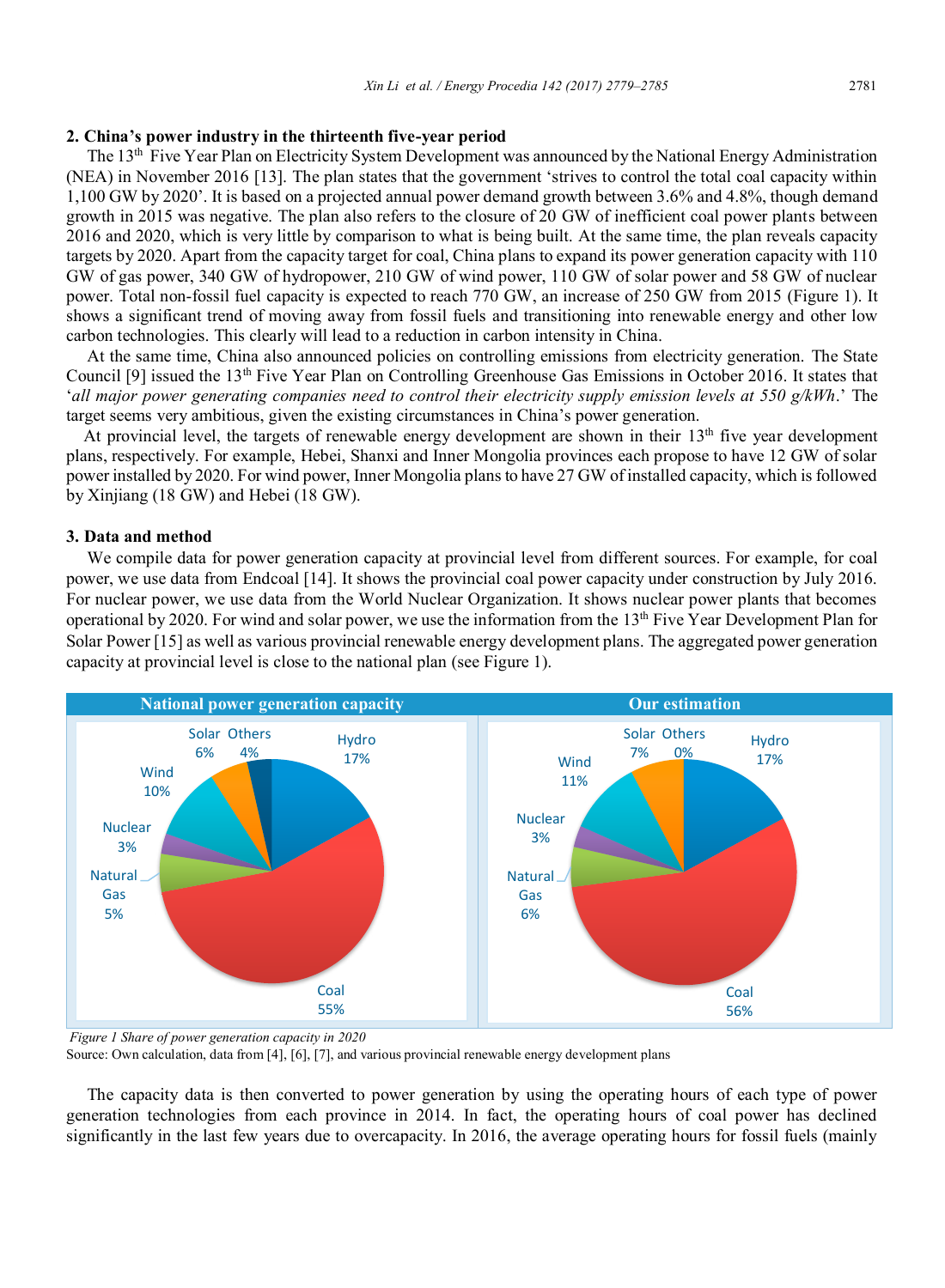coal) were 4,165 hours, which was a decline of 199 hours in 2015 [16]. In 2014, the average operating hours of coal power were 4,730 hours. In the first scenario, we assume a 10% reduction in the operating hours of fossil fuel electricity generation by 2020 from the 2014 level. This assumption also considers the projected electricity demand (between 6,800 and 7,200 TWh) by the NEA which shows total power generation should be within the range of 6,800 and 7,200 TWh. In our calculation, the total power generation is 6,814 TWh with 10% reduction from coal power operating hours, which is within the range of demand projection by the NEA. This research does not address the changes of demand patterns, which represents the changes in socioeconomic conditions. Instead, we focus on the power generation fleet, which have been proposed by national and provincial governments.

Moreover, renewable energy operating hours have remained at low levels. This is due to the large-scale curtailment of renewable energy output in wind-rich provinces. For example, Gansu has over 10 GW of wind power capacity. The average curtailment rate in Gansu was above 40% during the last few years. Other wind-rich regions, such as Inner Mongolia, also experience significant curtailments. A well-connected grid network can help to reduce the curtailment rate, which in turn will increase operating hours of renewable energy. In this study, we use a second scenario to represent a 20% increase in renewable energy operating hours in 2020 comparing to the levels in 2014. The increase in renewable energy outputs is deducted from coal power generation so that total power generation in both scenario is identical. The third scenario takes a further 20% increase in renewable energy capacity. In the past few years, we have seen large gaps between planned renewable energy capacities and the real deployed capacities. With that in mind, in Scenario 2, we assume a 20% increase in renewable energy generation capacity by 2020 based on the adjusted operating hours in Scenario 2. Akin to Scenario 2, we deduct the amount of additional renewable energy generation coal power generation. A summary of scenarios is listed in Table 1.

Table 1 Three scenarios in this research

|            | Assumptions                                                                              |
|------------|------------------------------------------------------------------------------------------|
| Scenario 1 | Coal power operating hours decline by 10%                                                |
| Scenario 2 | Scenario $1 + 20\%$ increase in operating hours for renewable energy (wind and solar)    |
| Scenario 3 | Scenario $2 + 20\%$ increase in installed capacity for renewable energy (wind and solar) |

 $CO<sub>2</sub>$  emissions data from different power generation technologies are from Feng et al. [17]. The authors estimate life-cycle CO<sub>2</sub> emissions of 8 power generation technologies, using a hybrid life cycle analysis (See Table 2). We focus on life cycle emissions instead of direct emissions in this study. We understand that it is not ideal to apply a national average figure to each province. Some studies address the life cycle emissions of power generation in different provinces. For example, Ding et al. [18] compile the life cycle inventory for five types of power generation technologies (including thermal power, hydropower, solar PV, nuclear power and wind power) in thirty-one provinces. However, detailed data are only introduced for thermal and solar power. The study also neglect the wider emission impacts by focusing on the process life cycle inventories only. In comparison, Feng's results include the emissions from process life cycle analysis as well as the wider impacts by using a hybrid life cycle analysis. This method has also been used in addressing the emission impacts of power generation in China [19, 20]. We use the results from Feng's research here, but we will update the results as soon as detailed data becomes available.

Table 2. Life cycle CO2 emissions from different power generation sources

|                                | Hydro | Coal | Natural Gas | $\mathbf{r}$<br>Nuclear | Wind | Solar | Others |
|--------------------------------|-------|------|-------------|-------------------------|------|-------|--------|
| Life cycle emissions $(g/kWh)$ |       | 1230 | 856         |                         | 4f   |       |        |

Source: [17]

Carbon intensity is calculated as the total  $CO<sub>2</sub>$  emissions from different power generation sources divided by the total power generation in each province.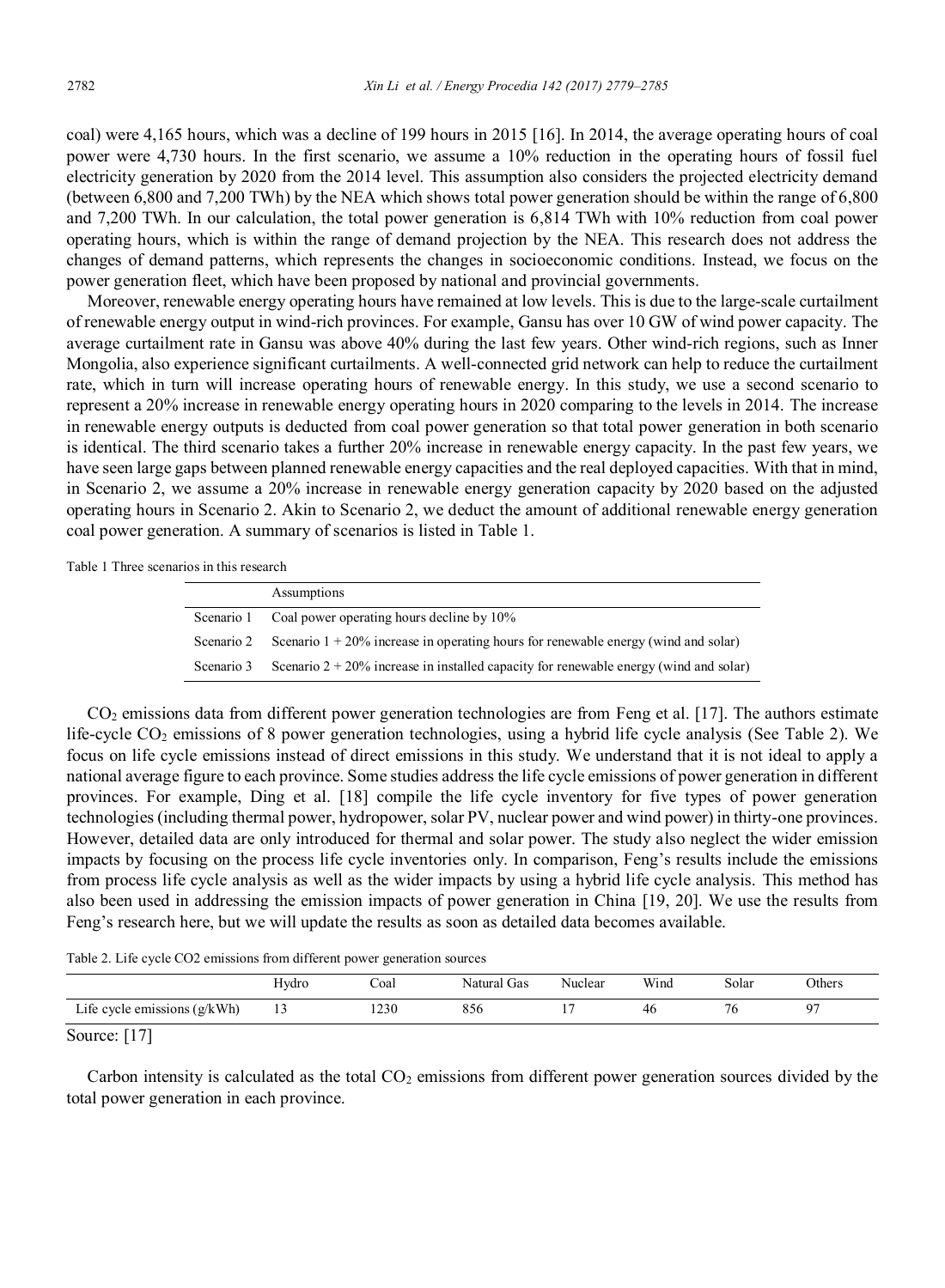### **4. Results and discussion**

We estimate the carbon intensity of power generation in China's provinces by 2020. As shown in Figure 2, the carbon intensities in most provinces are over 700 g/kWh by 2020. Very few provinces such as Hubei, Qinghai, Sichuan and Yunnan can fulfil the 600 g/kWh target by 2020. These provinces are mostly dependent on hydropower. For other provinces, Gansu is only able to fulfill the target with higher operating hours and more renewable energy capacities installed. At national level, carbon intensities vary between 861 and 821 g/kWh.

The growth of renewable energy sources with regards to higher operating hours (Scenario 2) and larger capacity (Scenario 3) can lead to a decline in carbon intensity. For example, in Inner Mongolia, Xinjiang and Gansu, the growth of renewable energy in terms of operating hours and capacity can lead to a reduction of approximately 100  $g/kWh$  in carbon intensity. Most other provinces can also see declines, albeit minor, in their carbon intensity. Nevertheless, the growth of renewable energy can help the reduction of carbon intensity in most provinces, comparing to the 2014 levels. It is important to address that the additional generation from renewable energy sources will require sufficient grid infrastructure. In fact, China has proposed several cross-regional high voltage power transmission lines to link the regions that endowed with renewable energy sources to the demand centers. At present, renewable energy such as wind and solar only contributes to a minor proportion of the cross-regional power transmission. Better coordination among regions is needed to fully exploit the benefits of renewable energy development.



*Figure 2 Carbon intensities in China's provinces by 2020 under different scenarios*

The high carbon intensity is likely to continue due to the heavy dependence on coal power generation in most provinces. There is growing consensus in the scientific community and among policy makers that achieving the central aim of the Paris Agreement requires an early capping and then a rapid decline in global unabated coal-fired power generation. This implies shutting down many existing coal power plants, or retrofitting them with carbon capture and storage (CCS) equipment, and requiring (CCS) or similar abatement on new plants. In China, the growing demand of electricity might imply the operation of coal power plants in the near future so large-scale shutting down of coal power plants is not a straight-forward option. Therefore, CCS will need to play a central role in reducing carbon intensity in China in the longer term. Given the significance of CCS in addressing climate change targets in China, government support is necessary to encourage the research and development of CCS technologies, which should be implemented sooner rather than later.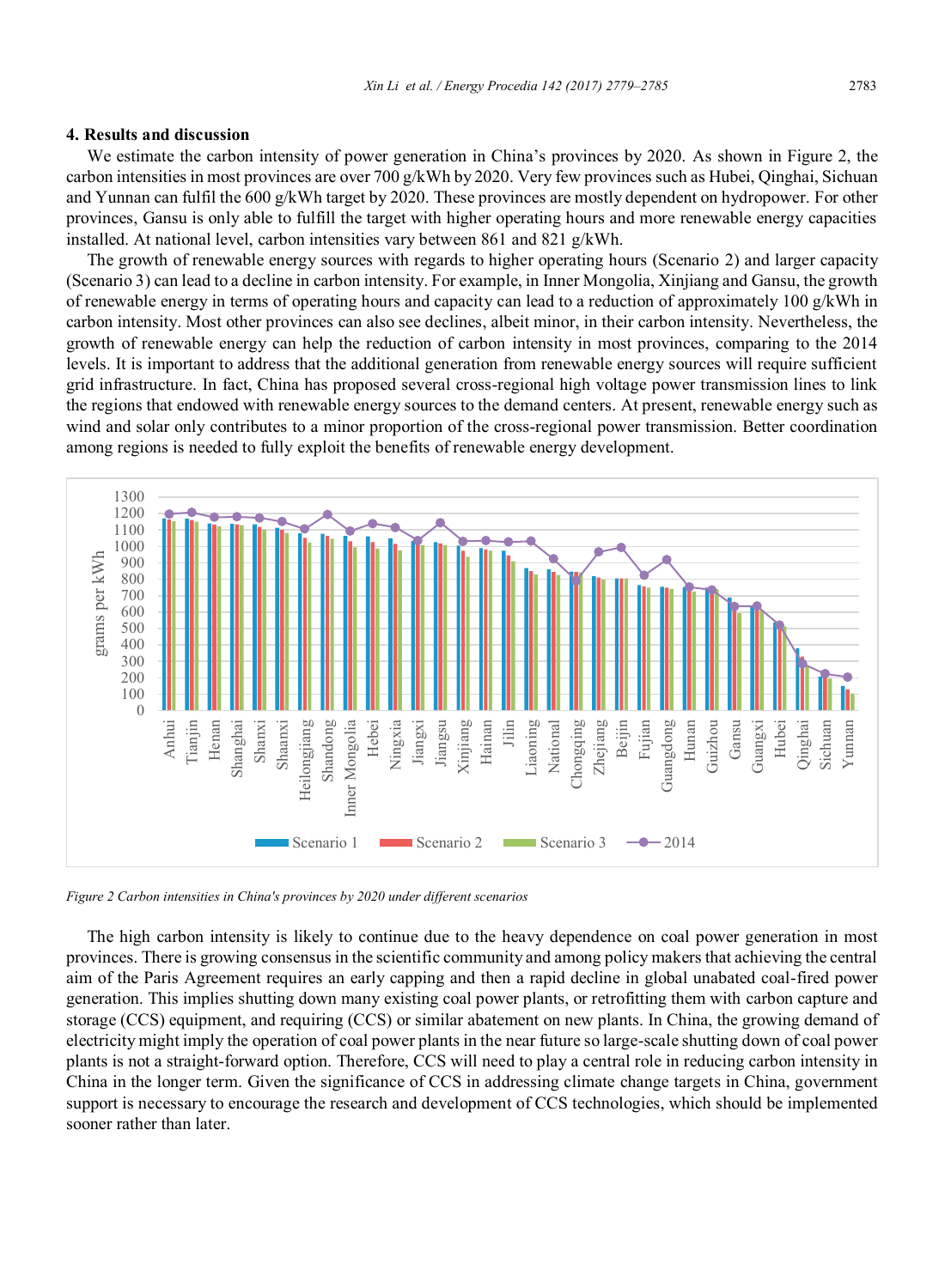Furthermore, we acknowledge that the rate of change in operating hours is not adequate. In this study, we compare the corresponding change in emissions in response to the change in operating hours and capacity growth. There is certainly scope in making province-specific adjustments. We are aware that data such as level of curtailments in different provinces can be used as a reference. However, such data is only available in few provinces. An update on results can be done, depending on the availability of new data.

Finally, there are various means to increase the operating hours and capacities of renewable energy in China. As discussed above, regional coordination through enhanced transmission planning can be necessary to fully perceive the benefits of renewable energy generation. At the same time, it is subject to the willingness of regional coordination, which has always been a problem under the current power system planning regime. In addition, China plans to establish a national carbon market. A well-defined carbon price can provide support to renewable energy development as well as discourage investment on carbon-intensive power generation. The key element is to ensure the carbon price can have an impact on the choice of power generation technologies (an effective example is the carbon floor price in the UK, which accelerate the phase-out of coal power generation due to lack of competitiveness). It is also important to set realistic emission standards with which utilities and power generation companies can be motivated to support the development of renewable energy sources. In the EU, for example, the Large Combustion Plan Directive and the Industrial Emission Directive set emission standards for power stations. Owner of power stations can opt to comply with these standards or opt out, in which case the plants would have to close. China also set emission standards for its major power generators to comply. At last, research and development on other renewable energy enabling technologies, such as energy storage system, is also necessary. The development of energy storage can assist the growth of renewable energy and improve emissions management [21] as well as boosting the local economy by creating new jobs and increasing local GDP.

# **5. Conclusion**

In this study, we estimate the carbon intensities of power generation in China's provinces. Given that most provinces are dependent on coal power generation, their carbon intensity is not likely to achieve the 600 g/kWh benchmark as is mentioned in Kennedy's study. Renewable energy has become a significant player in the electricity system in several provinces in China. Although renewable energy sources can help reduce the carbon intensity of power generation, it requires a better coordination among provinces and relevant government support. Certainly, sustainable electricity sector planning needs to consider a wider range of parameters and embed effective climate change targets within it [22]. For China, CCS becomes a necessity to substantially reduce carbon intensities in the longer term. Therefore, research and development in CCS technologies should be encouraged and addressed in the future policy making.

### **References**

[1] C. Kennedy. Key threshold for electricity emissions. Nature Clim. Change; 2015, 5, 3: 179-181

[2] K.J. Chalvatzis, K. Rubel. Electricity portfolio innovation for energy security: The case of carbon constrained China. Technological Forecasting and Social Change; 2015, 100, 267-276

[3] K.J. Chalvatzis, A. Ioannidis. Energy Supply Security in Southern Europe and Ireland. Energy Procedia; 2017, 105, 2916-2922

[4] M. Pothitou, R.F. Hanna, K.J. Chalvatzis. ICT entertainment appliances' impact on domestic electricity consumption. Renewable and Sustainable Energy Reviews; 2017, 69, 843-853

[5] M. Pothitou, R.F. Hanna, K.J. Chalvatzis. Environmental knowledge, pro-environmental behaviour and energy savings in households: An empirical study. Applied Energy; 2016, 184, 1217-1229

[6] IEA. Energy Technology Perspectives 2014: Harnessing Electricity's Potential. Paris: International Energy Agency; 2014

[7] J. Hofmann, D. Guan, K. Chalvatzis, H. Huo. Assessment of electrical vehicles as a successful driver for reducing CO2 emissions in China. Applied Energy; 2016, 184, 995-1003